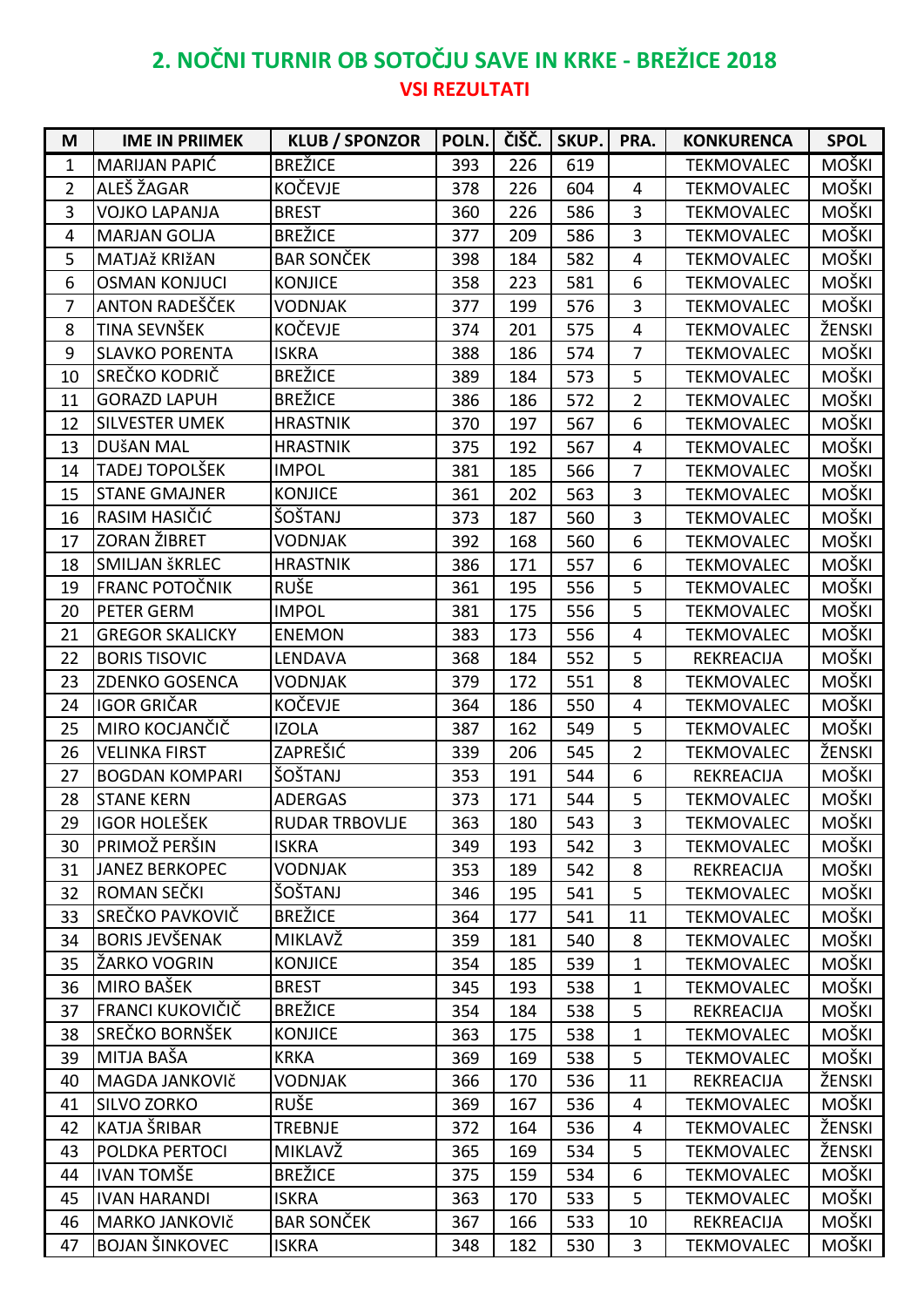| 48 | <b>ANTON JALOVEC</b>   | <b>KOČEVJE</b>        | 355 | 174 | 529 | 6              | REKREACIJA        | <b>MOŠKI</b> |
|----|------------------------|-----------------------|-----|-----|-----|----------------|-------------------|--------------|
| 49 | ROBERT ČELIČ           | <b>KRKA</b>           | 358 | 170 | 528 | 3              | <b>TEKMOVALEC</b> | MOŠKI        |
| 50 | <b>EDVIN KOCJAN</b>    | DORMEO ZAGORJE        | 369 | 159 | 528 | 9              | REKREACIJA        | MOŠKI        |
| 51 | <b>ROZI FLISAR</b>     | <b>TREBNJE</b>        | 370 | 158 | 528 | 10             | <b>TEKMOVALEC</b> | ŽENSKI       |
| 52 | NEŽKA BERAS            | <b>DCA</b>            | 381 | 147 | 528 | 16             | REKREACIJA        | ŽENSKI       |
| 53 | <b>DRAGO VENGUST</b>   | <b>KONJICE</b>        | 351 | 176 | 527 | 6              | <b>TEKMOVALEC</b> | MOŠKI        |
| 54 | PAVLE PETROVIĆ         | ŠOŠTANJ               | 356 | 170 | 526 | 9              | <b>TEKMOVALEC</b> | MOŠKI        |
| 55 | SILVO ZORKO            | <b>RUŠE</b>           | 365 | 160 | 525 | 9              | <b>TEKMOVALEC</b> | MOŠKI        |
| 56 | <b>JANEZ KARUN</b>     | ABC RENT A CAR        | 368 | 157 | 525 | 13             | REKREACIJA        | MOŠKI        |
| 57 | SREČKO FIŠER           | <b>RUŠE</b>           | 347 | 177 | 524 | 3              | <b>TEKMOVALEC</b> | <b>MOŠKI</b> |
| 58 | JOŽE GERDENC           | <b>VODNJAK</b>        | 348 | 176 | 524 | 8              | <b>TEKMOVALEC</b> | MOŠKI        |
| 59 | <b>IVAN MARS</b>       | <b>IZOLA</b>          | 368 | 156 | 524 | 6              | <b>TEKMOVALEC</b> | MOŠKI        |
| 60 | SILVA ZUPANČIČ         | <b>TREBNJE</b>        | 347 | 176 | 523 | $\overline{2}$ | <b>TEKMOVALEC</b> | ŽENSKI       |
| 61 | MATEJ ŠALAMON          | KOČEVJE               | 356 | 167 | 523 | $\overline{7}$ | <b>TEKMOVALEC</b> | MOŠKI        |
| 62 | <b>ALOJZ FINK</b>      | <b>BAR SONČEK</b>     | 356 | 165 | 521 | $\overline{7}$ | REKREACIJA        | <b>MOŠKI</b> |
| 63 | SONJA PAVLIč           | <b>KRKA</b>           | 365 | 156 | 521 | 6              | <b>TEKMOVALEC</b> | ŽENSKI       |
| 64 | <b>ZDRAVKO SALOBIR</b> | <b>KONJICE</b>        | 350 | 170 | 520 | 6              | <b>TEKMOVALEC</b> | MOŠKI        |
| 65 | SLAVICA HRIBŠEK        | <b>TREBNJE</b>        | 346 | 173 | 519 | 3              | <b>TEKMOVALEC</b> | ŽENSKI       |
| 66 | <b>FRANC BERAS</b>     | <b>KRIM RUDNIK</b>    | 356 | 163 | 519 | 9              | REKREACIJA        | <b>MOŠKI</b> |
| 67 | ANDREYA ALPEZA         | ZAPREŠIĆ              | 364 | 155 | 519 | 6              | <b>TEKMOVALEC</b> | ŽENSKI       |
| 68 | <b>SONJA MOVRIN</b>    | <b>KOČEVJE</b>        | 370 | 149 | 519 | $\overline{7}$ | <b>TEKMOVALEC</b> | ŽENSKI       |
| 69 | <b>LJUBO RAJER</b>     | <b>KRKA</b>           | 342 | 175 | 517 | 5              | REKREACIJA        | MOŠKI        |
| 70 | <b>RENATA KORELC</b>   | <b>VODNJAK</b>        | 359 | 157 | 516 | 12             | <b>TEKMOVALEC</b> | ŽENSKI       |
| 71 | JANEZ ŽUMER            | <b>ABC RENT A CAR</b> | 365 | 150 | 515 | 11             | REKREACIJA        | MOŠKI        |
| 72 | <b>TATJANA KINK</b>    | <b>VODNJAK</b>        | 360 | 154 | 514 | 14             | <b>TEKMOVALEC</b> | ŽENSKI       |
| 73 | <b>JOŽE KLOBUČAR</b>   | <b>TIRIGLAV</b>       | 360 | 153 | 513 | 11             | <b>TEKMOVALEC</b> | MOŠKI        |
| 74 | IZET LEMEZOVIĆ         | MIKLAVŽ               | 352 | 159 | 511 | 14             | <b>TEKMOVALEC</b> | MOŠKI        |
| 75 | <b>BRANE KOTNJEK</b>   | <b>KOČEVJE</b>        | 364 | 147 | 511 | 12             | REKREACIJA        | MOŠKI        |
| 76 | <b>MARKO HOČEVAR</b>   | <b>TRIGLAV</b>        | 370 | 141 | 511 | 12             | <b>TEKMOVALEC</b> | MOŠKI        |
| 77 | ALOJZ VONČINA          | KOČEVJE               | 349 | 156 | 505 | 9              | REKREACIJA        | MOŠKI        |
| 78 | <b>BOŽO OGNJENOVIĆ</b> | ŠOŠTANJ               | 371 | 134 | 505 | 12             | REKREACIJA        | MOŠKI        |
| 79 | <b>GREGOR GORJUP</b>   | <b>IZOLA</b>          | 344 | 159 | 503 | 6              | <b>TEKMOVALEC</b> | MOŠKI        |
| 80 | DAMJANA JERMAN         | <b>VODNJAK</b>        | 352 | 151 | 503 | 13             | <b>TEKMOVALEC</b> | ŽENSKI       |
| 81 | <b>KAROL SOMRAK</b>    | <b>KRKA</b>           | 350 | 152 | 502 | 9              | <b>TEKMOVALEC</b> | MOŠKI        |
| 82 | <b>LEOPOLD FIDEJ</b>   | ŠOŠTANJ               | 344 | 157 | 501 | 13             | <b>TEKMOVALEC</b> | MOŠKI        |
| 83 | <b>MARJAN TEKAVEC</b>  | <b>KOČEVJE</b>        | 342 | 158 | 500 | 9              | REKREACIJA        | MOŠKI        |
| 84 | FAKO DŽANKOVIČ         | <b>VODNJAK</b>        | 351 | 149 | 500 | 15             | REKREACIJA        | MOŠKI        |
| 85 | POLONA ARKO            | <b>KOČEVJE</b>        | 361 | 139 | 500 | 10             | <b>TEKMOVALEC</b> | ŽENSKI       |
| 86 | ANTON KOŽAR            | TIM LAŠKO             | 331 | 168 | 499 | 8              | REKREACIJA        | <b>MOŠKI</b> |
| 87 | PETRA ATANASOV         | KOČEVJE               | 333 | 165 | 498 | 9              | <b>TEKMOVALEC</b> | ŽENSKI       |
| 88 | STANE BUČAR            | <b>VODNJAK</b>        | 344 | 153 | 497 | 10             | REKREACIJA        | MOŠKI        |
| 89 | <b>ETBIN PAHOR</b>     | <b>IZOLA</b>          | 336 | 160 | 496 | 9              | <b>TEKMOVALEC</b> | MOŠKI        |
| 90 | IVAN KUNČIČ            | <b>IMPOL</b>          | 338 | 158 | 496 | 5              | <b>TEKMOVALEC</b> | MOŠKI        |
| 91 | MLADEN PIRŠ            | <b>KONJICE</b>        | 340 | 155 | 495 | 14             | <b>TEKMOVALEC</b> | MOŠKI        |
| 92 | TJAŠA KOCJANČIČ        | <b>VODNJAK</b>        | 363 | 131 | 494 | 13             | <b>TEKMOVALEC</b> | ŽENSKI       |
| 93 | DUŠA ČAHUK             | KOČEVJE               | 343 | 146 | 489 | 13             | <b>TEKMOVALEC</b> | ŽENSKI       |
| 94 | <b>TINE JERMAN</b>     | <b>VODNJAK</b>        | 330 | 155 | 485 | 13             | REKREACIJA        | MOŠKI        |
| 95 | PRIMOŽ TOPOLŠEK        | <b>IMPOL</b>          | 325 | 157 | 482 | 10             | REKREACIJA        | MOŠKI        |
| 96 | JOŽE IRŠIČ             | <b>KONJICE</b>        | 357 | 124 | 481 | 8              | <b>TEKMOVALEC</b> | <b>MOŠKI</b> |
| 97 | <b>MARJAN ROSTOHAR</b> | <b>BREŽICE</b>        | 333 | 147 | 480 | 13             | REKREACIJA        | <b>MOŠKI</b> |
| 98 | MARJANA BABIČ          | <b>RUŠE</b>           | 328 | 149 | 477 | 12             | <b>TEKMOVALEC</b> | ŽENSKI       |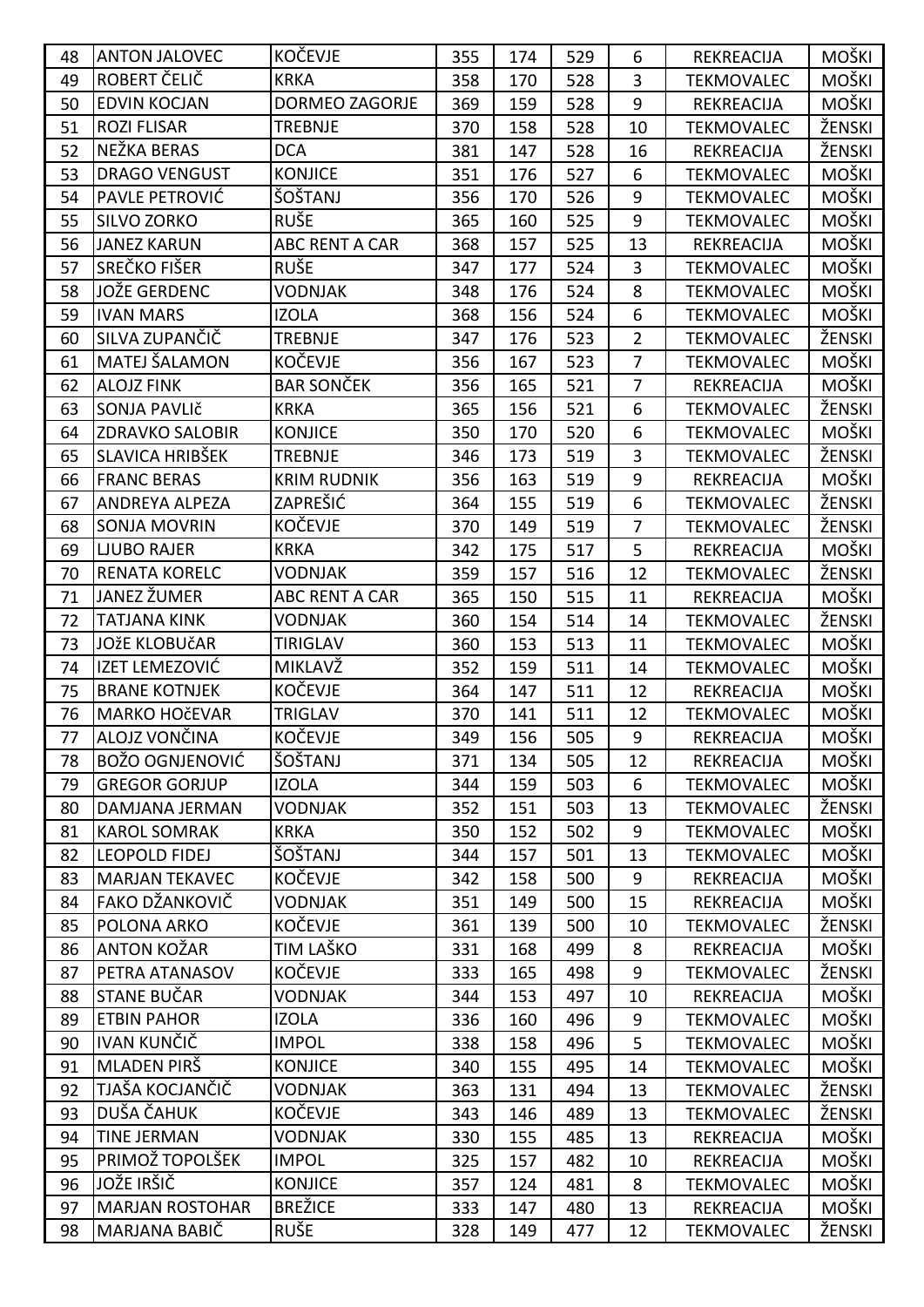| 99  | <b>PATRICK ŠKRLEC</b> | <b>HRASTNIK</b> | 319 | 155 | 474 | 12 | <b>REKREACIJA</b> | <b>MOŠKI</b> |
|-----|-----------------------|-----------------|-----|-----|-----|----|-------------------|--------------|
| 100 | IMETKA ZUPANČIČ       | <b>VODNJAK</b>  | 336 | 136 | 472 | 16 | <b>TEKMOVALEC</b> | ŽENSKI       |
| 101 | ALEŠ RAJH             | <b>KOČEVJE</b>  | 337 | 133 | 470 | 12 | <b>TEKMOVALEC</b> | MOŠKI        |
| 102 | <b>JOSIP BIHAR</b>    | <b>KRKA</b>     | 340 | 128 | 468 | 18 | <b>REKREACIJA</b> | MOŠKI        |
| 103 | <b>JOŽE SOTLER</b>    | ŠOŠTANJ         | 335 | 131 | 466 | 16 | <b>REKREACIJA</b> | <b>MOŠKI</b> |
| 104 | <b>EMIL RIFELJ</b>    | <b>VODNJAK</b>  | 351 | 115 | 466 | 16 | <b>TEKMOVALEC</b> | <b>MOŠKI</b> |
| 105 | VLADO KRIŽOVNIK       | ŠOŠTANJ         | 367 | 99  | 466 | 20 | <b>REKREACIJA</b> | MOŠKI        |
| 106 | <b>SENAD JORGIĆ</b>   | KOČEVJE         | 314 | 143 | 457 | 12 | <b>REKREACIJA</b> | <b>MOŠKI</b> |
| 107 | <b>SILVA HENCL</b>    | <b>PIVKA</b>    | 306 | 136 | 442 | 18 | <b>REKREACIJA</b> | ŽENSKI       |
| 108 | MIRELA JORGIĆ         | KOČEVJE         | 343 | 99  | 442 | 26 | <b>TEKMOVALEC</b> | ŽENSKI       |
| 109 | <b>LJUBA FATUR</b>    | <b>PIVKA</b>    | 312 | 126 | 438 | 19 | <b>REKREACIJA</b> | ŽENSKI       |
| 110 | <b>IRIS VENCELJ</b>   | <b>TREBNJE</b>  | 296 | 128 | 424 | 13 | <b>REKREACIJA</b> | ŽENSKI       |
| 111 | MAŠA MAJCEN           | <b>KOČEVJE</b>  | 303 | 111 | 414 | 33 | <b>REKREACIJA</b> | ŽENSKI       |